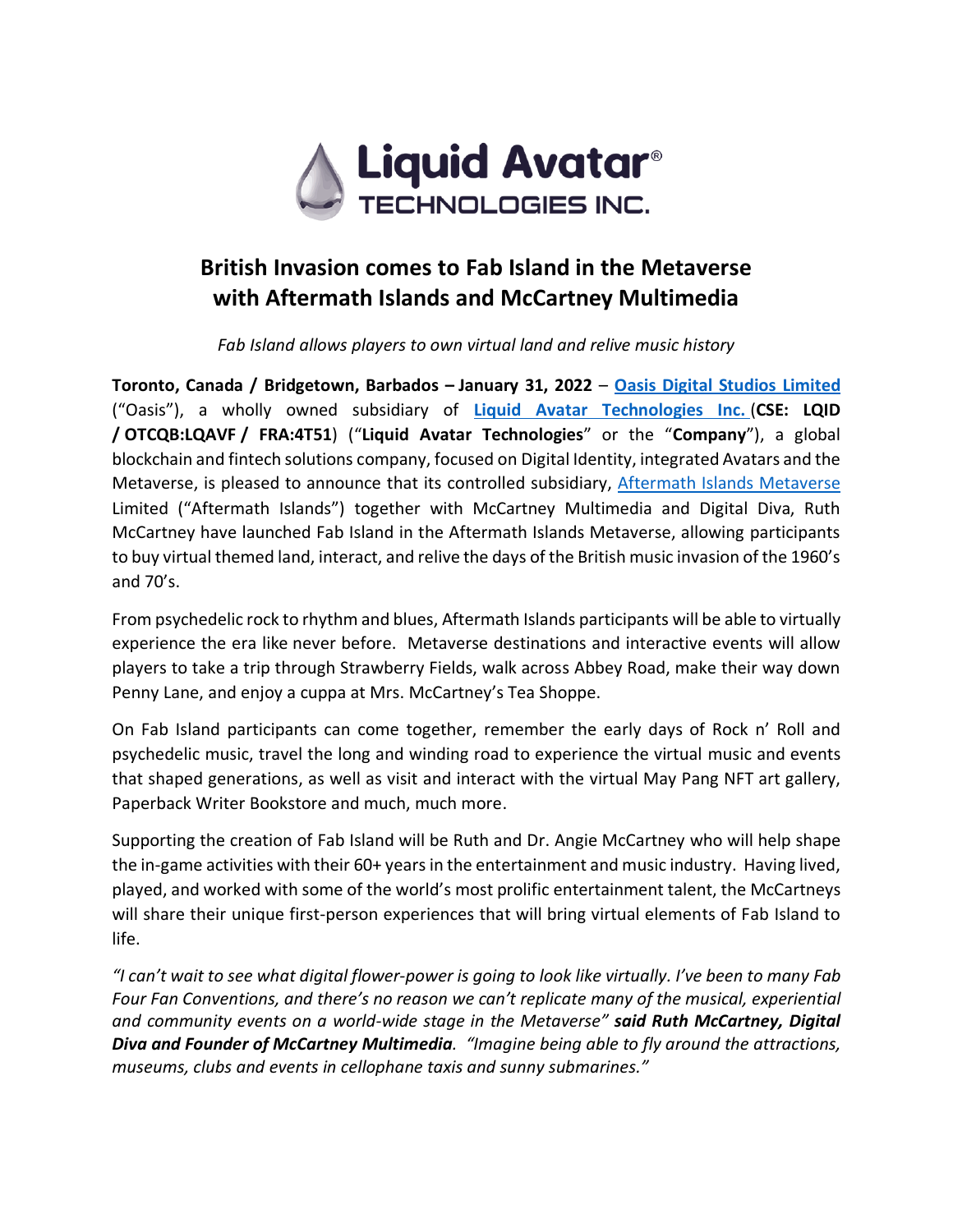Additional premium theme islands are planned for release. Aftermath Islands Metaverse is working with brands and agencies and welcomes the opportunity explore partnerships that will create new and interactive virtual experiences for players.

*For information on Aftermath Islands and to receive updates from Oasis Digital Studios, please [click here](https://share.hsforms.com/1bSgqjoO8SjmF58FU9WhPyA4rqa5)*

*If you would like to join our mailing list and receive updates from Liquid Avatar Technologies, please [click here](https://hello.liquidavatar.com/liquid-avatar-updates)* 

## **About Aftermath Islands Metaverse Limited – [www.aftermathislands.com](https://aftermathislands.com/)**

Aftermath Islands Metaverse Limited is a Barbados corporation which is 50% owned and is controlled by Oasis Digital Studios Limited, a wholly owned subsidiary of Liquid Avatar Technologies Inc.

Aftermath Islands as first described in the initial whitepaper published in 2017 and then subsequently updated, was based on the premise of a water-world with islands that represented destinations in a global virtual game. Since then, the Aftermath Islands metaverse has evolved and now represents exciting themed based islands, communities, and estates where players can experience a wide range of adventures and opportunities.

In Aftermath Islands' virtual world, users can buy, develop, trade, and sell Virtual Land (VL), property and assets, like buildings, crafted items, transport, and other items all through NFTs, a non-fungible token that represents the ownership of virtual and other assets. Each plot or parcel of VL is unique and owners get to choose what content they want to publish on their VL. This can range from simple scenery and structures to an interactive game, store, warehouse, dwelling, facility, or destination. Users can purchase VL as well as all other goods and services in Aftermath Islands with CREDITS, the current code name for in-game currency, fiat and other authorized currencies, coins, and tokens.

Aftermath Islands is a shared virtual world, much like the Metaverse described by author Ernest Cline in his science-fiction novels *Ready Player One and Ready Player Two*. Expected to launch mid-2022, Aftermath Islands will allow users to connect and interact with each other, create content, craft, participate in activities and quests and play games. Aftermath Islands will have a virtual economy where users can engage in a myriad of in-world economic transactions as well as monetize the content, items, quests, and applications they build.

For more information about Aftermath Islands, please visit [www.aftermathislands.com](https://aftermathislands.com/)

## **About Oasis Digital Studios Limited – [www.oasisdigitalstudios.com](https://oasisdigitalstudios.com/)**

Oasis Digital Studios Limited ("Oasis") brings together leading individuals and organizations in blockchain technology, computer graphics, augmented reality, entertainment, art, sports, gaming, music, media, comic book, memorabilia, and pop culture arenas to support the fast-paced and growing digital collectible and NFT marketplace. The Oasis business model is to create storytelling, experiential and collectible partnerships with artists, sports personalities, talent, brands, and commercial enterprises to create digital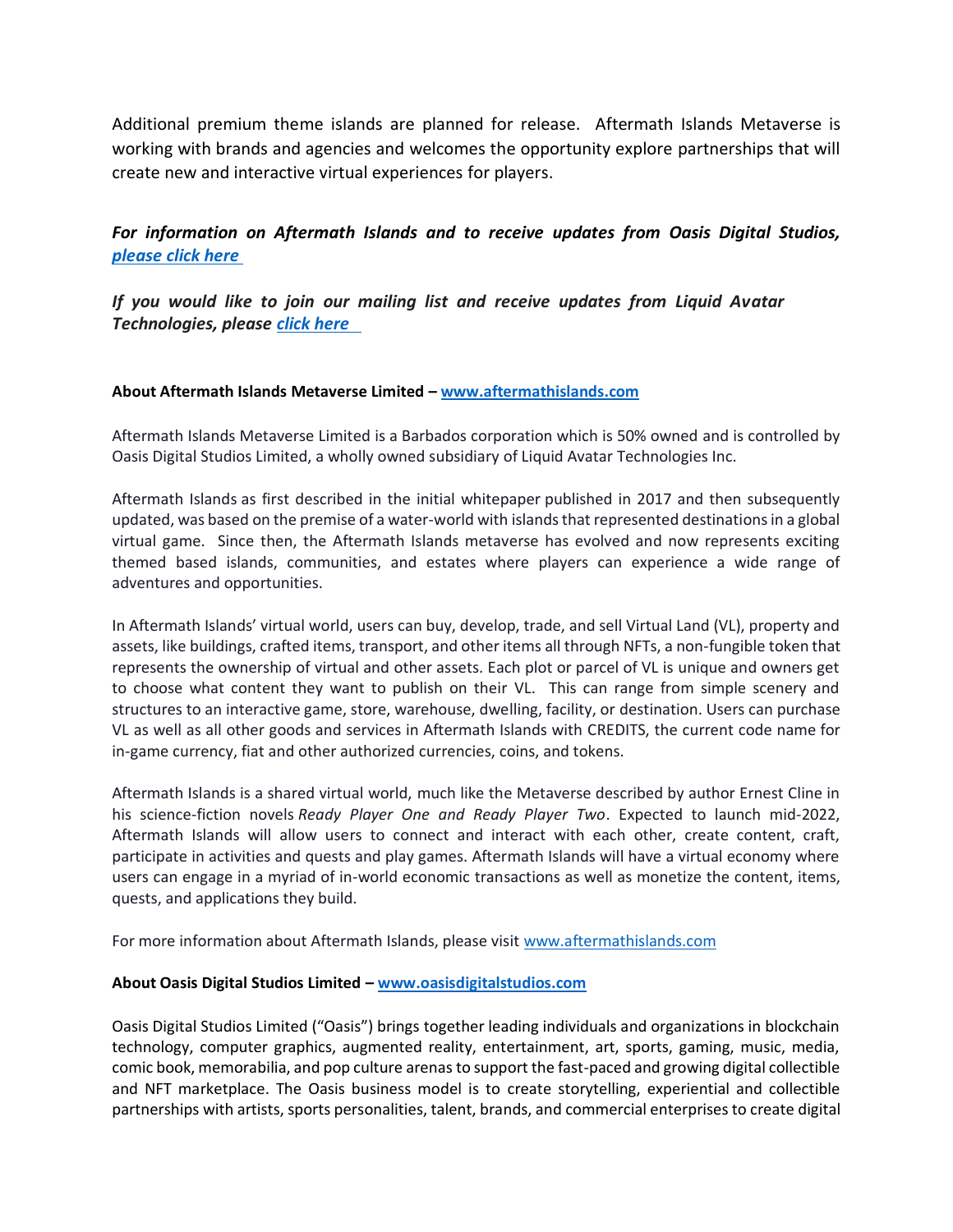offerings and digital / physical product programs via digital collectibles and NFTs. Oasis uses multimedia, cinematics, animations, and other techniques to create unique products together with the latest Augmented Reality and virtual technologies to tell the Artist and Talent stories providing immersive experiences for Digital Collectibles and NFTs. The Oasis AR Enhanced NFT experience, powered by ImagineAR, will be available exclusively through the Liquid Avatar Mobile App, which features the ability for users to create digital icons that allow them to manage, control and create value from their biometrically verified digital identity, and is available on Google Play and in the Apple App Store.

#### **About Liquid Avatar Technologies Inc. – [www.liquidavatartechnologies.com](https://liquidavatartechnologies.com/)**

Liquid Avatar Technologies Inc. focuses on the verification, management and monetization of Self Sovereign Identity, empowering users to control and benefit from the use of their online identity.

The Liquid Avatar Mobile App, available in the Apple App Store and Google Play is a verified Self Sovereign Identity platform that empowers users to create high quality digital icons representing their online personas. These icons allow users to manage and control their digital identity and Verifiable Access and Identity Credentials, and to use Liquid Avatars to share public and permission based private data when they want and with whom they want.

The Liquid Avatar Verifiable Credentials Ecosystem (LAVCE) has been developed to support all participants in a digital credential ecosystem, including the Holder, Issuer and Verifier, using state-of-the-art blockchain and open standards technologies initially as a node on the Indicio Network. The Company is a voting and steering committee member of the Trust over IP Foundation, founding and steering committee member of Cardea, a Linux Foundation Public Health project, member of the Good Health Pass collaborative, DIACC, the Covid Credentials Initiative ("CCI"), The Linux Foundation and a founding member of the Lumedic Exchange.

The Company has a suite of early-stage revenue generating programs that support the Liquid Avatar Mobile App program, including KABN KASH, a cash back and reward program that has over 500 leading online merchants and is working to release its own branded network payment card.

The Company's subsidiary, [Oasis Digital Studios,](https://oasisdigitalstudios.com/) is a creative and development agency that supports a wide range of artists, talent, and enterprises with Non-Fungible Token (NFT) solutions and has acquired 50% and control of the [Aftermath Islands](http://www.aftermathislands.com/) Metaverse program.

Liquid Avatar Technologies Inc. is publicly listed on the Canadian Securities Exchange (CSE) under the symbol "LQID" (CSE:LQID).

The Company also trades in the United States, on the OTCQB under the symbol "LQAVF" and in Frankfurt under the symbol "4T51".

If you have not already joined our mailing list and would like to receive updates on Liquid Avatar Technologies Inc., please [click here](https://hello.liquidavatar.com/liquid-avatar-updates) to join!

For more information, please visit [www.liquidavatartechnologies.com](https://liquidavatartechnologies.com/)

**For further information, please contact:** David Lucatch